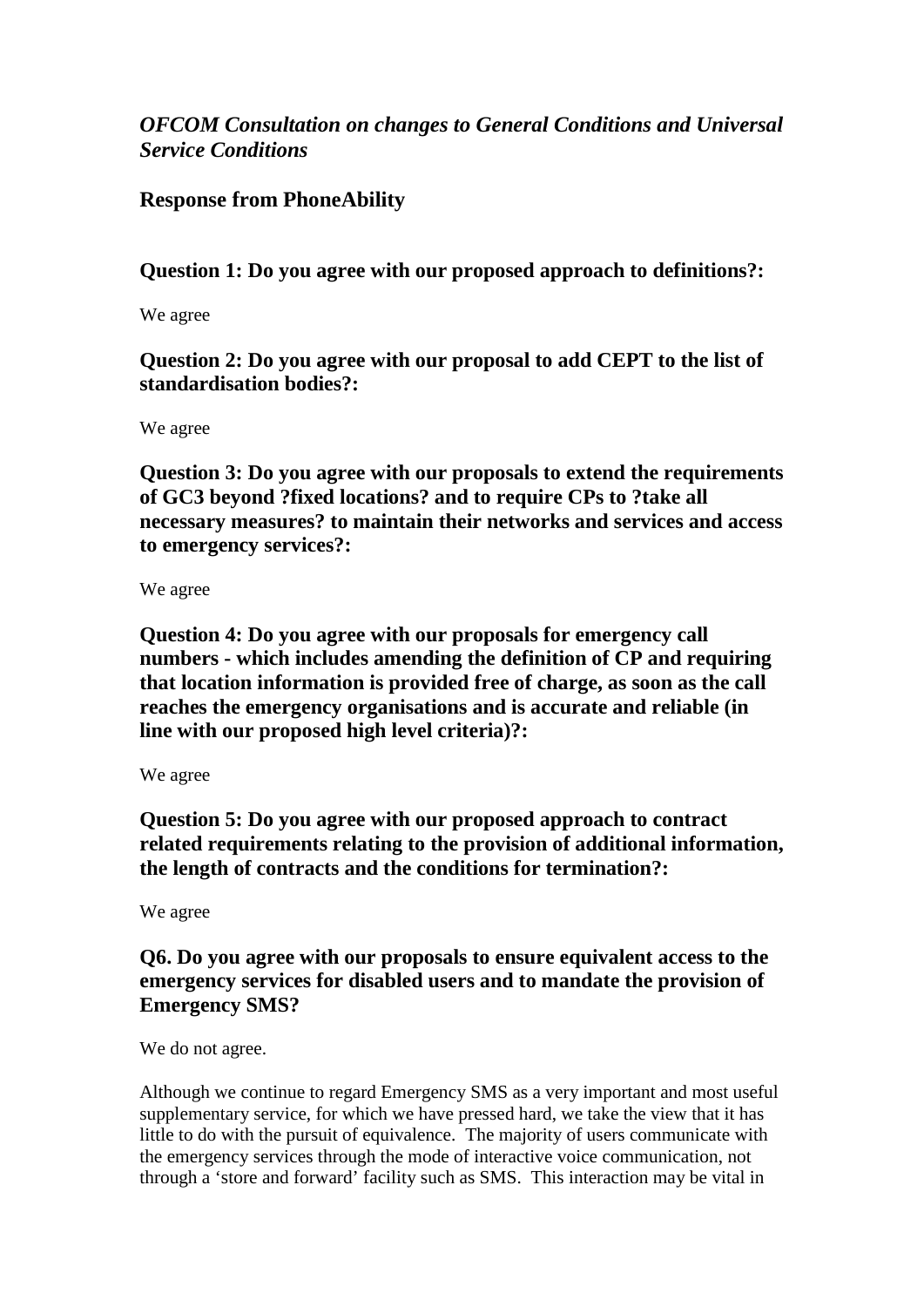emergency situations and even with the intermediary of a text relay it cannot be matched through the SMS facility.

We strongly disagree with the views set out in paragraph 8.6 of the consultation document and we would have grave concerns if the addition of emergency SMS to the General Conditions should serve as a digression from the real objective. Even with emergency SMS, disabled end-users will not receive 'as equivalent access as is currently possible to that enjoyed by other end-users' (for the reasons set out in the following paragraph), and we are not entirely convinced that mandating the service is necessary to prevent operators from withdrawing from it. The highly successful experience in its voluntary provision has fully demonstrated that the 999 SMS facility is a reasonable adjustment to be made available by operators, such that the UK's equality legislation should effectively ensure its continued availability.

We note that it is currently possible for deaf and speech-impaired people who use BSL to converse with the emergency services in a manner very closely equivalent to that enjoyed by other end-users. To do this requires the use of commercially available video relay services. Those with limited hearing but having good speech can also use similarly available captioned telephony services. By such means it is possible to have real-time interactive communication with the emergency service personnel, and the value of this is frequently demonstrated by instances in which control room personnel have 'talked through' callers in life-threatening situations while the emergency vehicle is still on its journey. However 'equivalence' may come to be defined, we do not see how a service can be described as equivalent when it effectively excludes this vital aspect despite the technology to deliver it being available. Since Article 26(4) makes equivalence an obligation upon Member States – in respect of calls to the emergency numbers if not for other types of call - it is in our view incumbent upon the UK Government to acknowledge that the commercial services mentioned have a crucial role to play. That in turn means that Ofcom has to find a way of applying the other Community obligations concerning emergency calls to such calls made through these services.

We believe that a mechanism is therefore needed to ensure that users of commercial video relay and captioned telephony services are not charged for calls made to 999 and 112 numbers. That mechanism must also provide for the transmission of the caller location information to the emergency service in these cases and make such provisions as are necessary to maintain a sufficient degree of resilience in the relay services.

We are of course aware that the Community obligations on access to emergency services do not extend beyond the point where the call is actually connected to the emergency number, since the procedures beyond that point are matters for national subsidiarity. It may be concluded that the arrival of the call at the Call Handling Agency marks the point where the Community obligations no longer apply, but the equivalence obligations are there up to that point. We contend that the Equality Duty in the UK will act, from that point onwards, against any tendency to offer a lesser standard of service to deaf or speech-impaired people – for example, by treating their calls as 'silent calls' when it is in fact possible to enable a two-way conversation. It is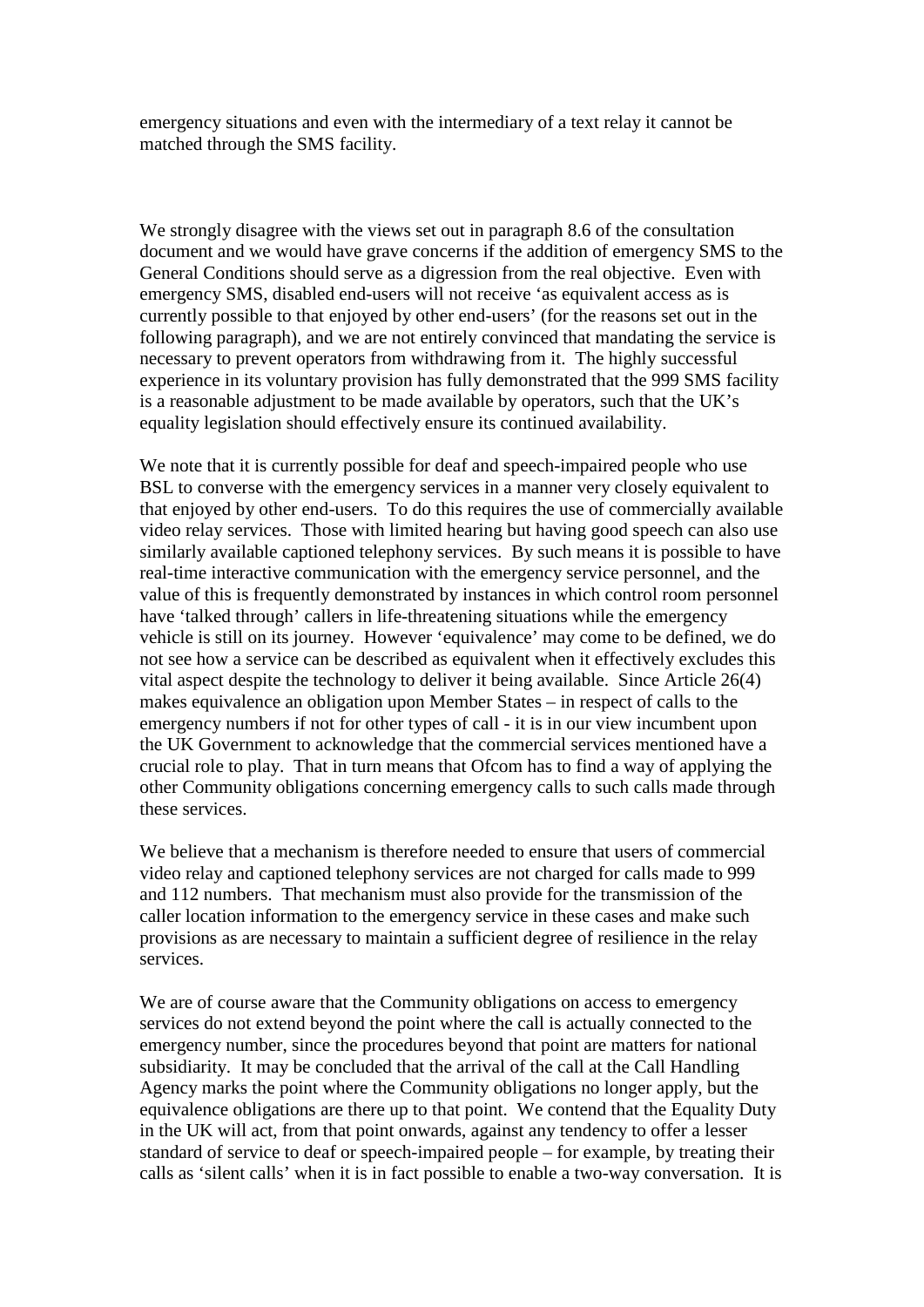our view that the outcome will then form a very close approximation to genuine equivalence. It is not possible as yet for the disabled caller to make the connections without dialling special prefixes, so we accept that for the time being this is an unavoidable departure from equivalence which will eventually be resolved.

We will not comment in any detail upon the use of TextRelay, beyond stating that the service is capable of improvement to make it less cumbersome for the caller. If the other services were made available upon similar terms, as we have insisted above, then disabled end-users would have the opportunity to choose that which best suited their needs.

We look forward to the extension of the equivalence principle beyond access to emergency services, so that the wider aspirations of the revised Directives can be accomplished once the immediate obligations have been satisfied.

## **Q7. Do you agree that given the existing measures that are in place to help disabled users to access 116XXX services, it is not necessary to make further changes to GC15 in this respect?**

We have commented on previous occasions that the arrangements for 116XXX services were inadequately prepared. The numbers are supposed to be memorable, like 112, and to be operational in all parts of the Community. However, deaf and speech-impaired people cannot use these numbers; they must first of all dial national prefixes to connect to an appropriate relay or support service. This would appear to nullify the basic aim of the 116 services as far as a very large section of the EU's population is concerned.

Arguably, it is not technically feasible to address this shortcoming but it should nevertheless be recognised. We would have preferred to see a statement to the effect that it is necessary, but not at the moment possible, to make changes to General Conditions to help disabled users.

# **Question 8: Do you agree with our proposals on conditions for transferring the rights of use of telephone numbers and also for granting their use for a limited period of time?:**

We agree

**Question 9: Do you agree with our proposals on the one working day requirement in relation to bulk mobile ports and in relation to fixed porting? If not, please explain why?:**

We agree

**Question 10: Do you agree with our proposed approach to the porting compensation scheme requirement?:**

We agree